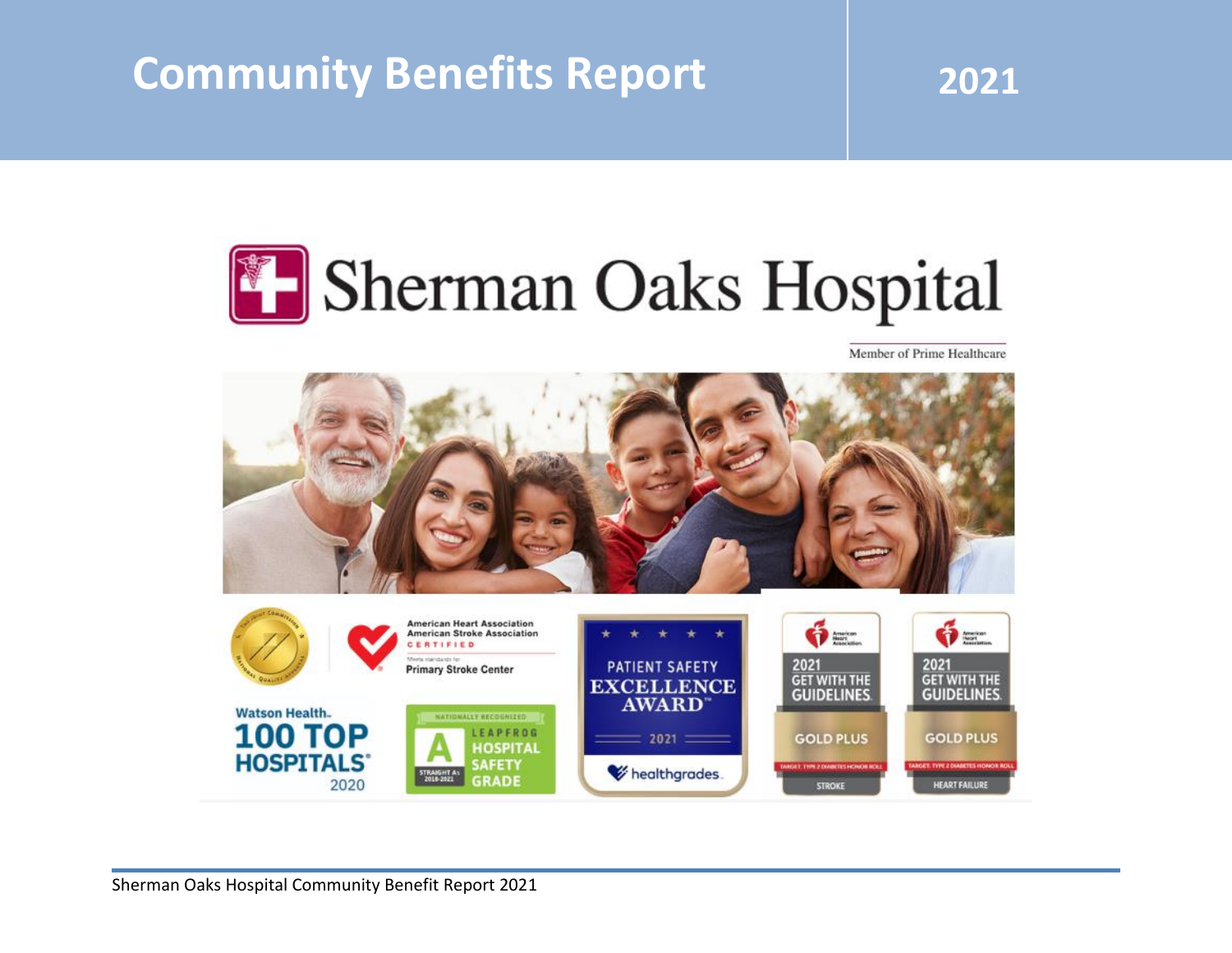#### **CONTENTS**

| 1. |  |  |  |  |  |  |  |
|----|--|--|--|--|--|--|--|
| 2. |  |  |  |  |  |  |  |
| 3. |  |  |  |  |  |  |  |
|    |  |  |  |  |  |  |  |
| 5. |  |  |  |  |  |  |  |
| 6. |  |  |  |  |  |  |  |
| 7. |  |  |  |  |  |  |  |
| 8. |  |  |  |  |  |  |  |
| 9. |  |  |  |  |  |  |  |
|    |  |  |  |  |  |  |  |
|    |  |  |  |  |  |  |  |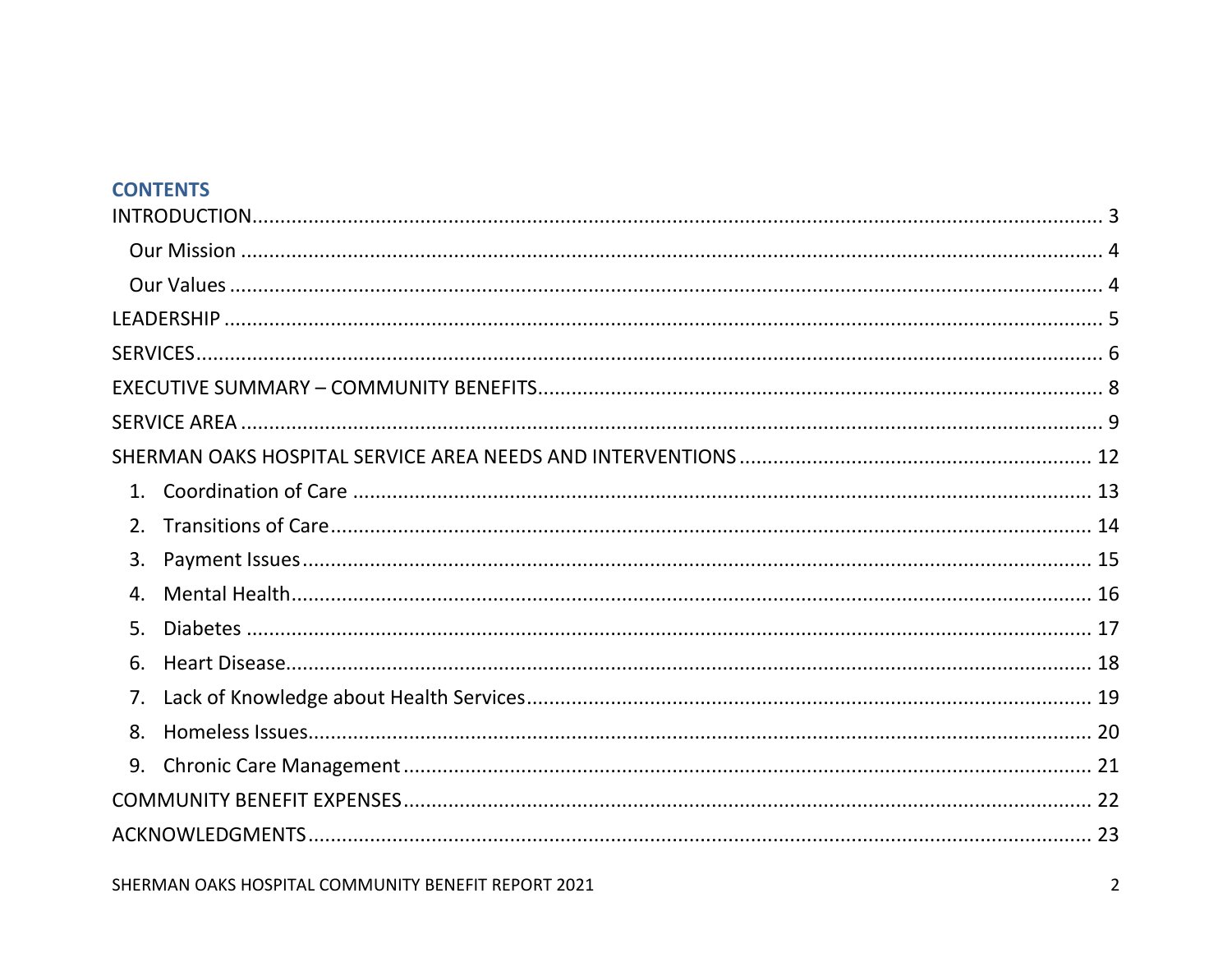#### <span id="page-2-0"></span>**INTRODUCTION**

Sherman Oaks Hospital ("SOH" or the "Hospital") is a 153-bed, not-for-profit, acute-care community hospital located in Sherman Oaks, California, and a member of the Prime Healthcare Foundation, a 501 (c )(3) charity. Staffed with over 700 employees and an extraordinary team of physicians, the Hospital is recognized for advanced technology and compassionate care. It provides 24/7 emergency care in addition to a full range of specialized medical, surgical, and diagnostic services to improve and save lives. Sherman Oaks Hospital has been nationally recognized as a "100 Top Hospital" by IBM Watson Health from 2016 to 2020.

Patients treated through Sherman Oaks Hospital receive the services of a large medical system in a smaller, more personal setting.

Sherman Oaks Hospital serves a diverse population and incorporates elements of urban, suburban, and rural medicine, offering a wide array of patient services. It has a bustling emergency department, 16 intensive care beds, digital (film-less) radiology and laboratory services; as well as a comprehensive operations suite with separate GI and laboratory facilities.

The Hospital's Mission Statement is quoted below.

#### **MISSION AND VALUES**

As a not-for-profit hospital, we strive to ensure that all residents have access to the most advanced healthcare treatments and services available, regardless of ability to pay. This is expressed in our mission statement, and the values that crystallize that statement.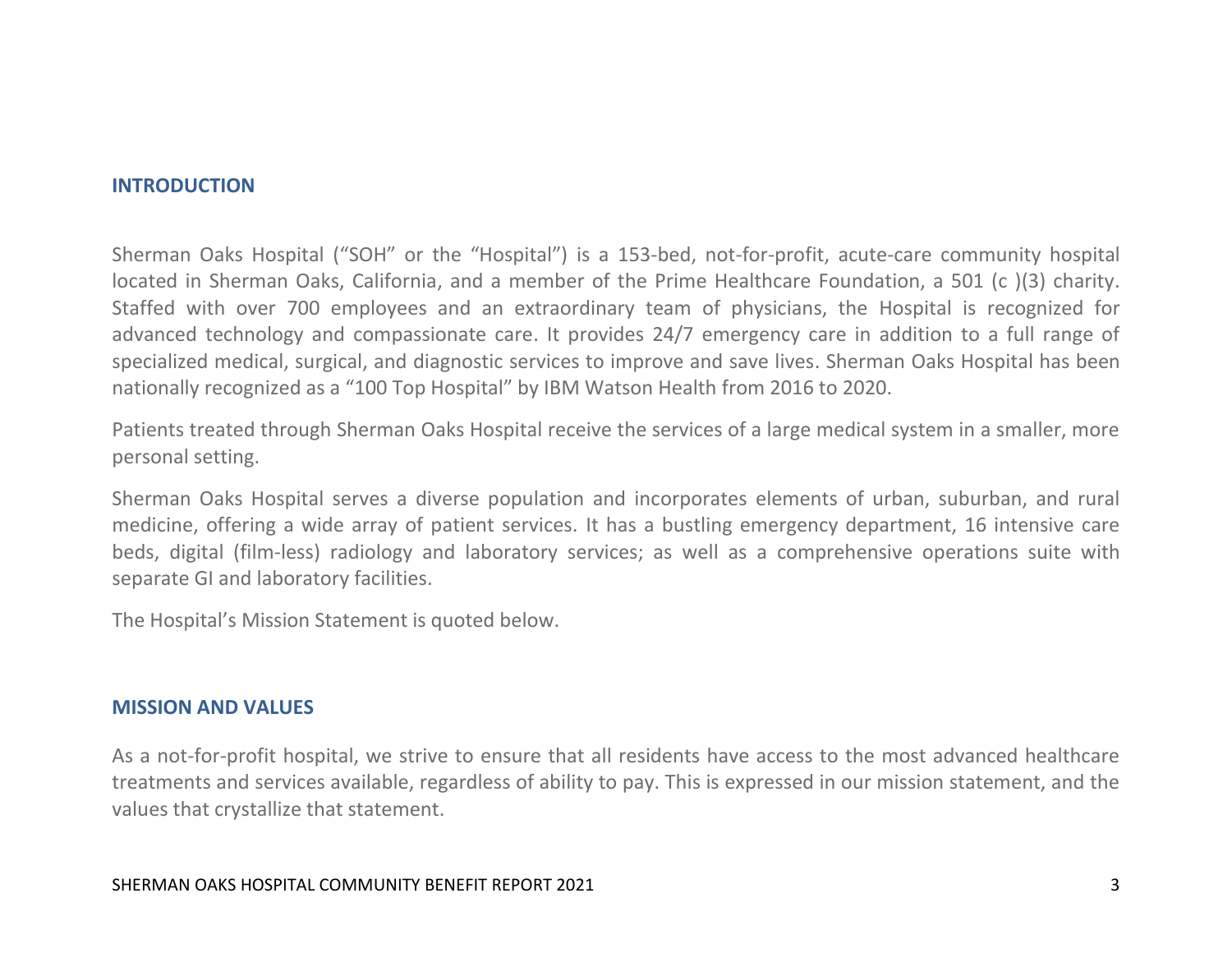<span id="page-3-0"></span>**Our Mission** is to deliver compassionate, quality care to patients and better healthcare to communities.

<span id="page-3-1"></span>**Our Values** include:

#### *Quality*

We are committed to always providing exceptional care and performance.

#### *Compassion*

We deliver patient-centered healthcare with compassion, dignity and respect for every patient and their family.

#### *Community*

We are honored to be trusted partners who serve, give back and grow with our communities.

#### *Physician Led*

We are a uniquely physician-founded and physician-led organization that allows doctors and clinicians to direct healthcare at every level.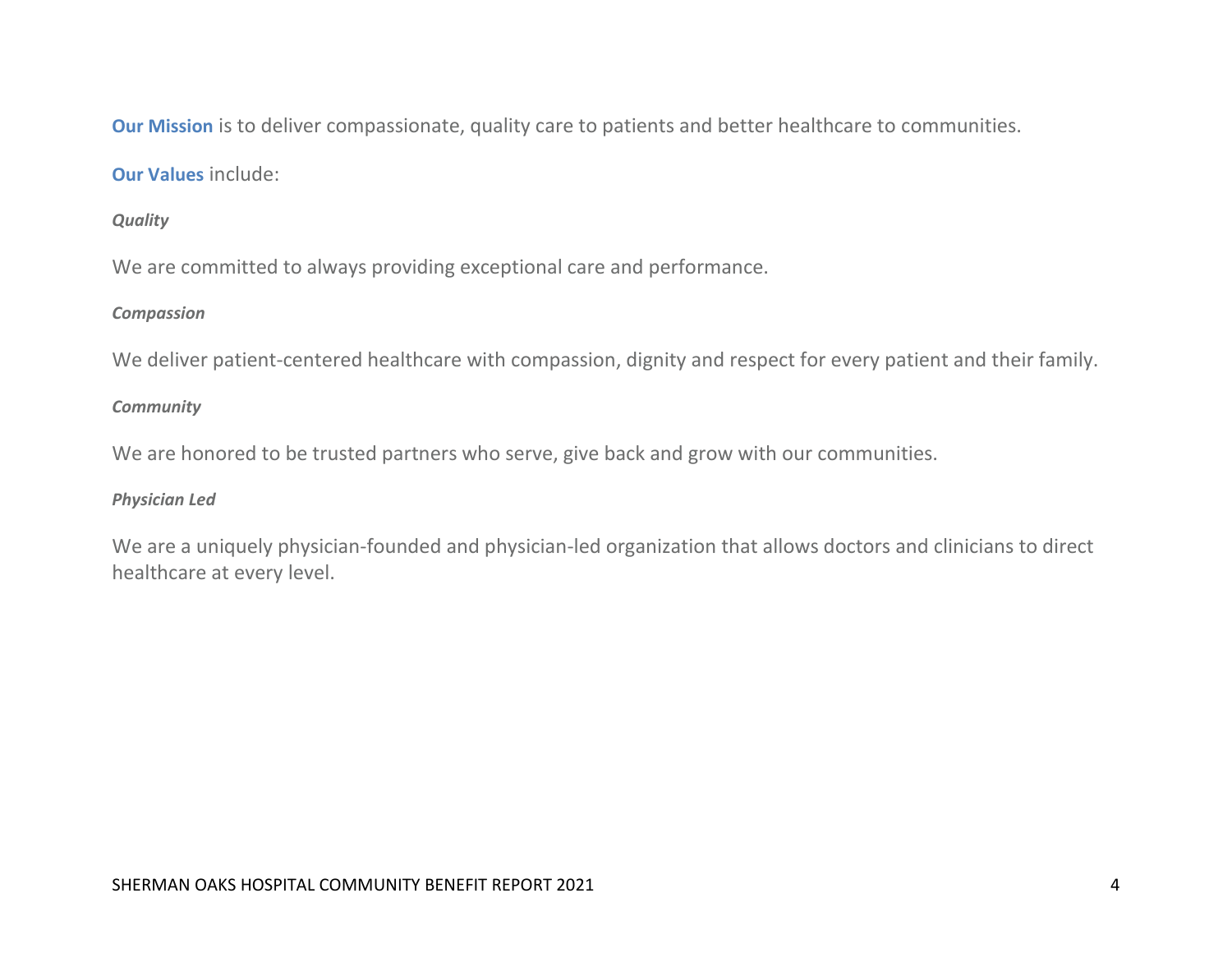#### <span id="page-4-0"></span>**LEADERSHIP**

Sherman Oaks Hospital is overseen by a governing board composed of physicians and medical professionals, and community members who are users and/or service collaborators with the Hospital. They are listed below.

#### *Governing Board & Leadership*

Sunny Bhatia, M.D. - Chairman of the Board / Chief Medical Officer

- EM V. Garcia Vice Chair of the Board / Hospital Administrator / Chief Nursing Officer
- J. Nathan Rubin, M.D. Chief of Staff
- Roland L. Santos Chief Nursing Officer
- Rick Mahalingam Regional Chief Financial Officer
- Kenn Phillips Community Member
- David Thorson Community Member
- Christopher Cooper Community Member
- Jason Greenspan, M.D. Member-at-Large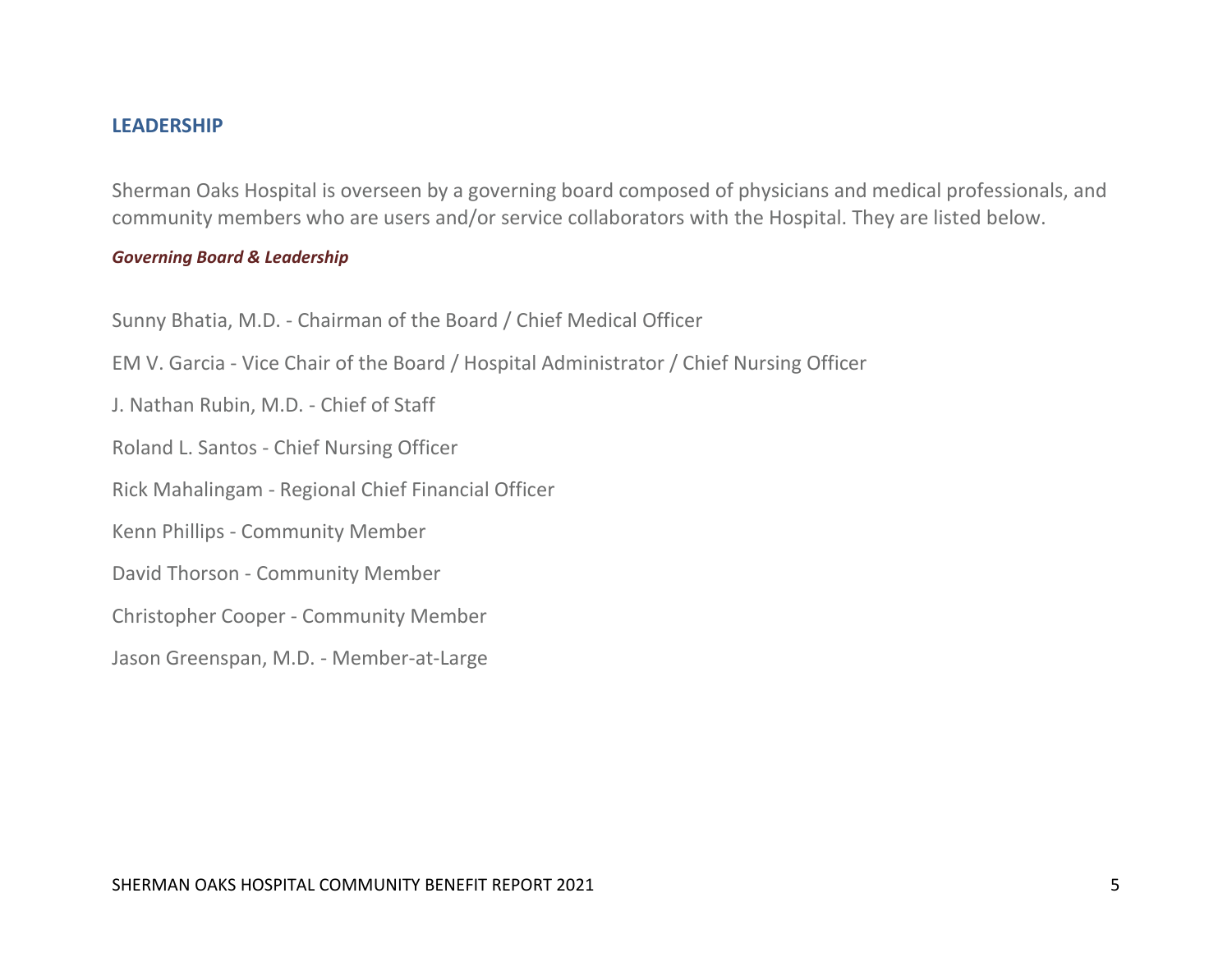#### <span id="page-5-0"></span>**SERVICES**

Sherman Oaks Hospital serves a diverse population and incorporates elements of urban, suburban, and rural medicine, offering a wide array of patient services. These include:

- Center for Reconstruction and Wound Healing with Hyperbaric Medicine
- [Clinical Laboratory Services](https://www.shermanoakshospital.org/Services/Medical-Services/Clinical-Laboratory-Services.aspx)
- [Comprehensive Care for Joint Replacement](https://www.shermanoakshospital.org/Services/Medical-Services/Comprehensive-Care-for-Joint-Replacement.aspx)
- Critical Care Services
- Emergency Services (ER)
- Food and Nutrition Services
- Heart Care Services
	- o Cardiac Catheterization Laboratory
- Hospital Pharmacy
- Imaging Services
- Multi-Specialty Clinic
- Nursing Services
- Primary Stroke Center
- Rehabilitation Services
- [Respiratory Therapy Services](https://www.shermanoakshospital.org/Services/Medical-Services/Respiratory-Therapy-Services.aspx)
- [Senior Behavioral Health Services](https://www.shermanoakshospital.org/Services/Medical-Services/Senior-Behavioral-Health-Services.aspx)
	- o Mobile Psychiatric Evaluation Services
- [Sub-acute Nursing Care Center](https://www.shermanoakshospital.org/Services/Medical-Services/Sub-Acute-Nursing-Care-Center.aspx)
- [Surgical Services](https://www.shermanoakshospital.org/Services/Medical-Services/Surgical-Services.aspx)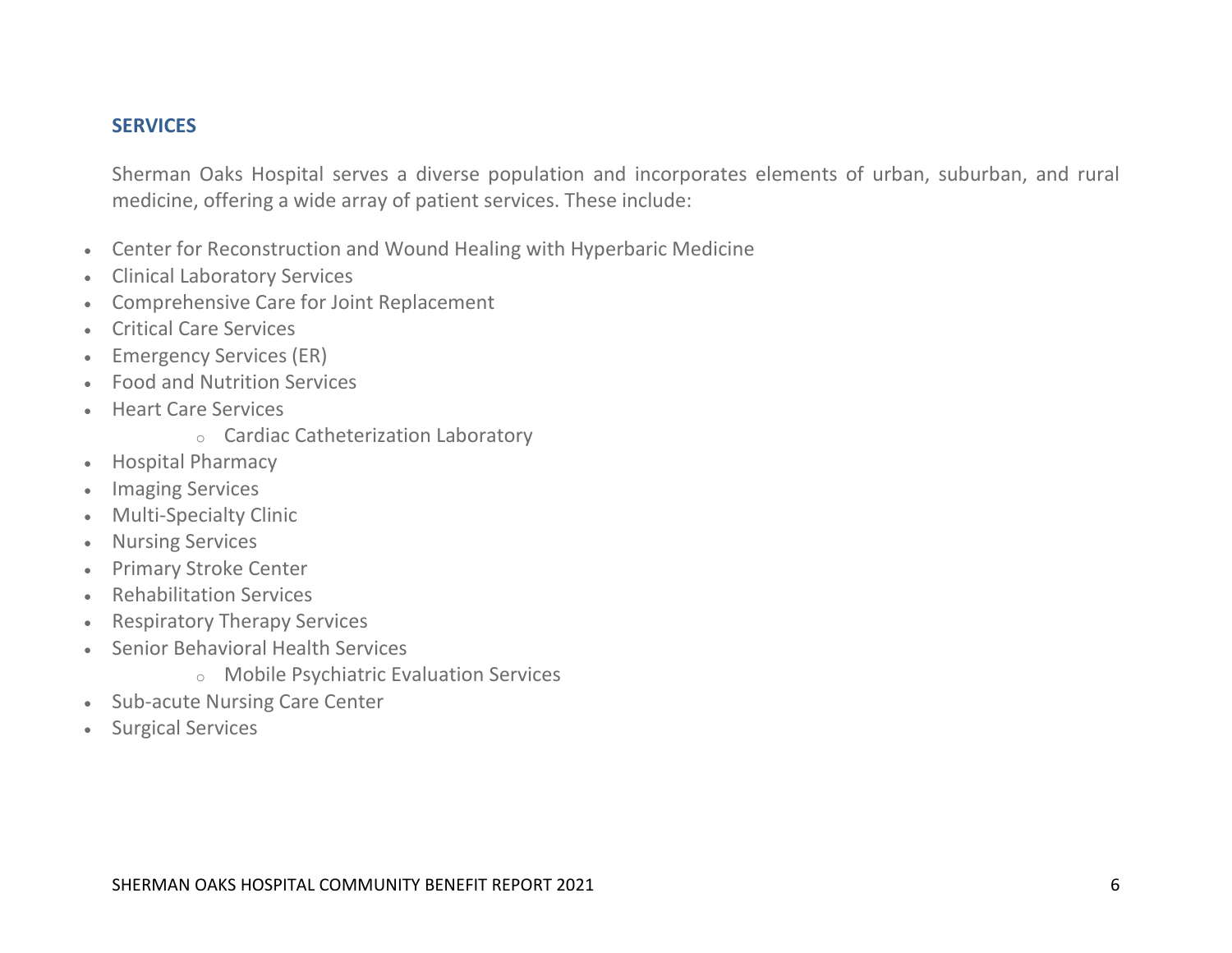- Transfusion-Free Medicine Surgery
- Other Services
	- o Case Management
	- o Physician Referral Services
	- o Social Services
		- Home Health
		- Meal Preparation Services
		- Equipment Rental
		- Social/Emotional Support Services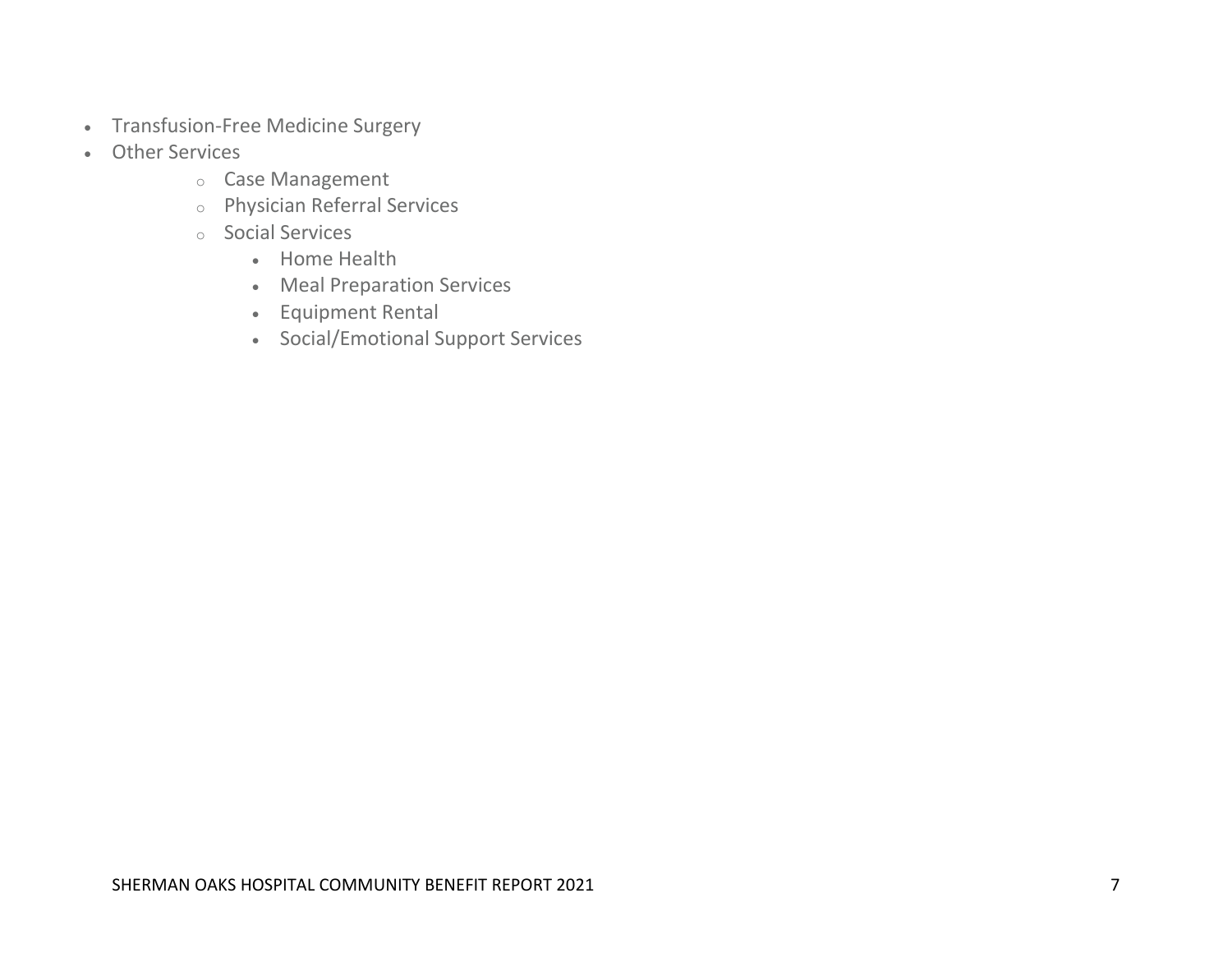#### <span id="page-7-0"></span>**EXECUTIVE SUMMARY – COMMUNITY BENEFITS**

The 2021 Sherman Oaks Hospital **(SOH)** Community Benefits Report **(CBR)** provides an annual update to the Hospital's 2019 Community Health Needs Assessment **(CHNA);** and determines relevance of current health status issues found in the community as of 2021. As the process of reviewing and analyzing community needs has progressed, it is clear that while changes have occurred in the San Fernando Valley as a whole, and in Sherman Oaks Hospital's immediate area, the changes have not been uniform throughout the valley.

This Community Benefit Report incorporates data from area-wide analyses provided by the Los Angeles County Department of Public Health **(LADPH)** Key Indicators of Health **(Key Indicators)** which includes data concentrating on the area immediately surrounding SOH, as well as overall data for the county. Some data is not directly comparable between the two areas, but each discussion provides insight into needs found in the SOH service area.

The primary focus of the Community Benefits Report is to address the issues defined as the most important for SOH to address during the Implementation Plan Period (2020, 2021, and 2022).

The primary needs to be addressed from 2020 to 2022 are outlined in following sections, and both the planned interventions, and the actual results are discussed in summary form.

Sherman Oaks Hospital has used the 2019 CHNA results as a basis for its ongoing process of addressing the needs of its service area. The Primary Service Area that constitutes SOH's core service area changed only minimally over the three-year period. That area is defined below, and the interventions to address the needs stated are outlined in the Sherman Oaks Hospital Service Area Needs and Interventions section which follows.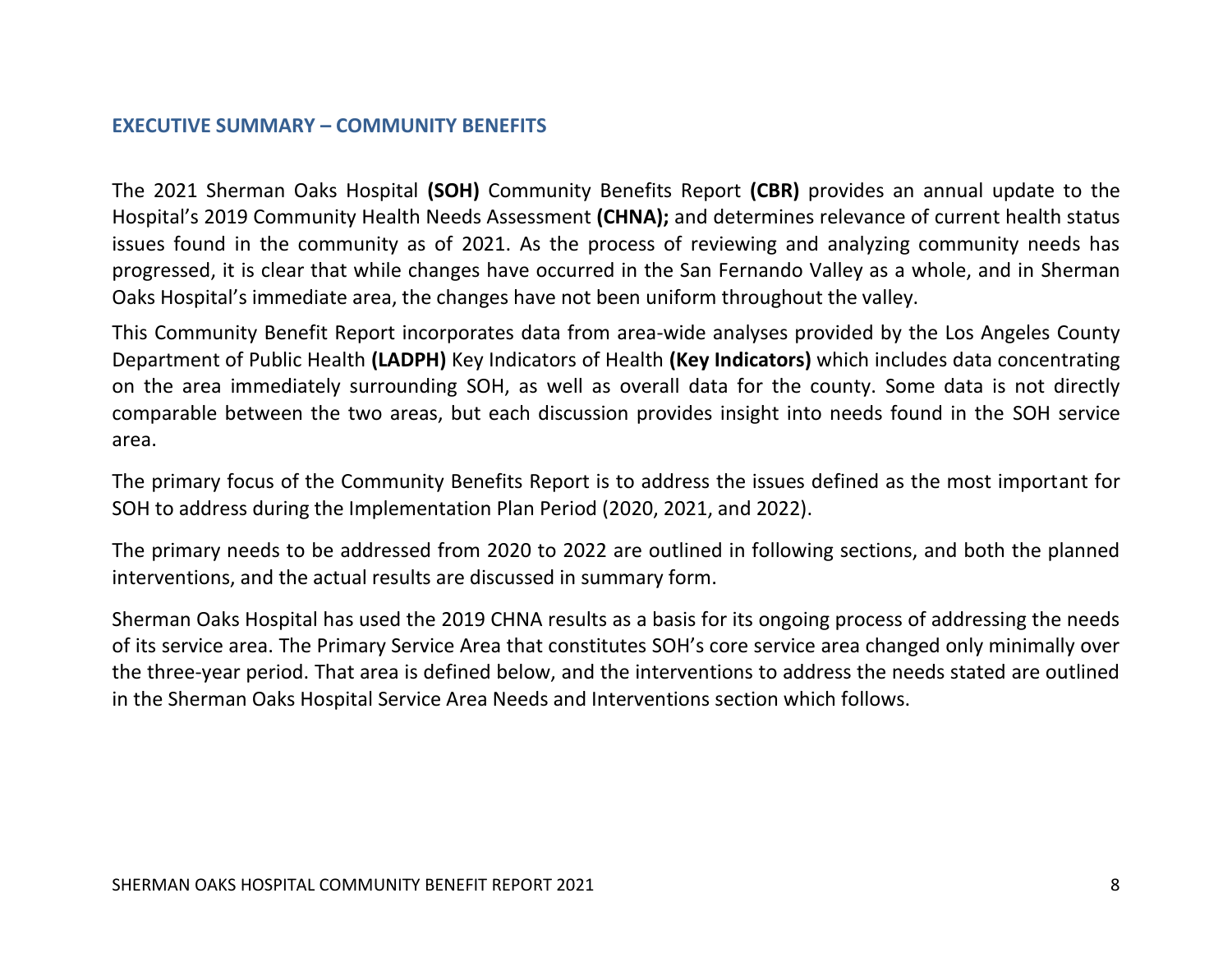#### <span id="page-8-0"></span>**SERVICE AREA**

Although it has evolved slightly from the last CHNA report, SOH's Primary Service Area **(PSA)** remains concentrated around the hospital's site, extending mostly east and west from that location. For 2021 (the last full year of available data), the PSA accounted for 60% of all discharges from the hospital. No other zip code accounts for more than two percent of all discharges. Note, however that of the 3,960 discharges listed, just over 2% (81) reported "homeless", as their address.

The Primary Service Area is highlighted in green on the following map. The density of color indicates the relative contribution to the total discharges The PSA zip codes include the following:

- 91401 Van Nuys
- 91402 Panorama City
- 91403 Sherman Oaks
- 91405 Van Nuys
- 91406 Van Nuys
- 91411 Van Nuys
- 91423 Sherman Oaks
- 91604 Studio City
- 91605 North Hollywood
- 91606 Reseda
- 91607 Valley Village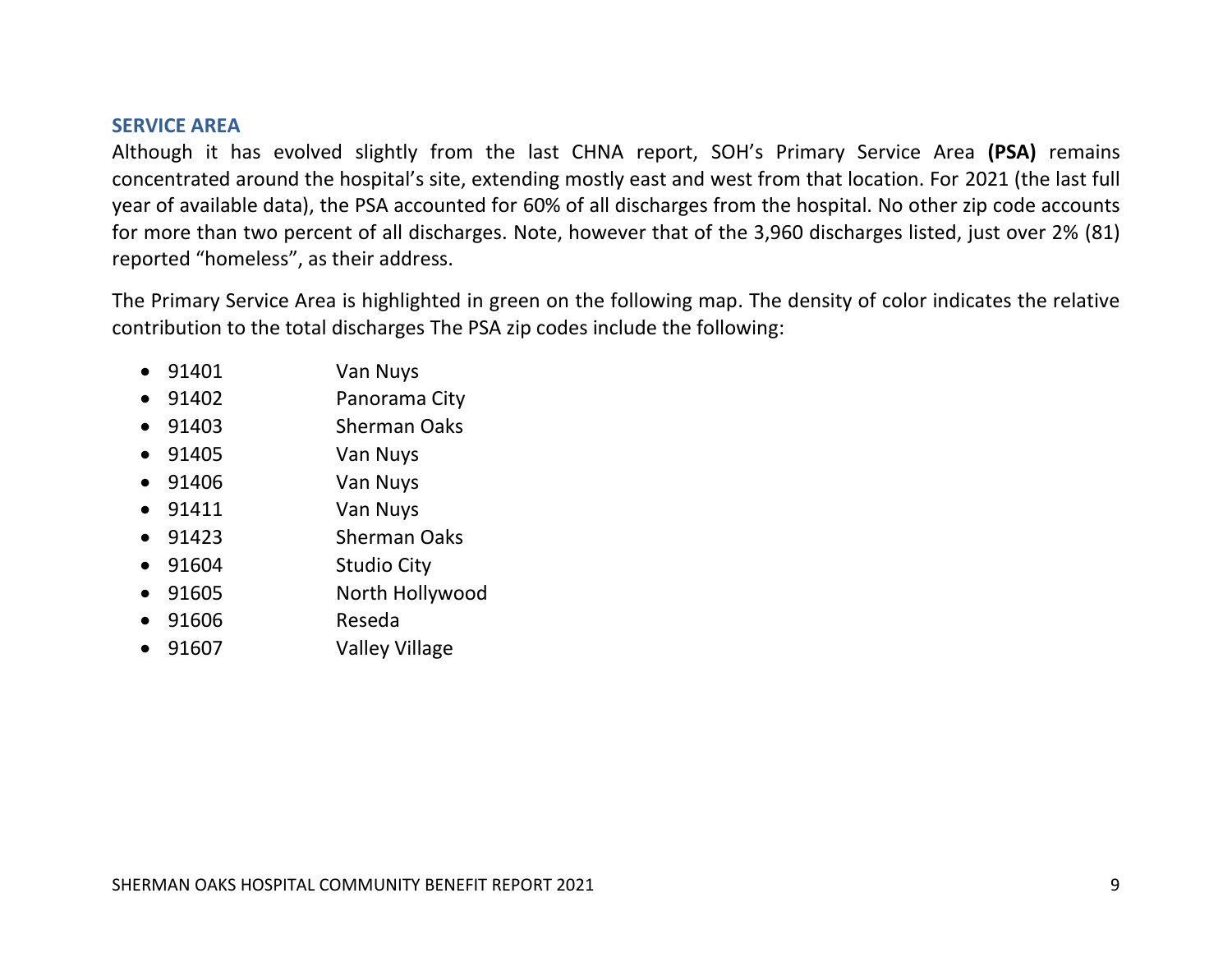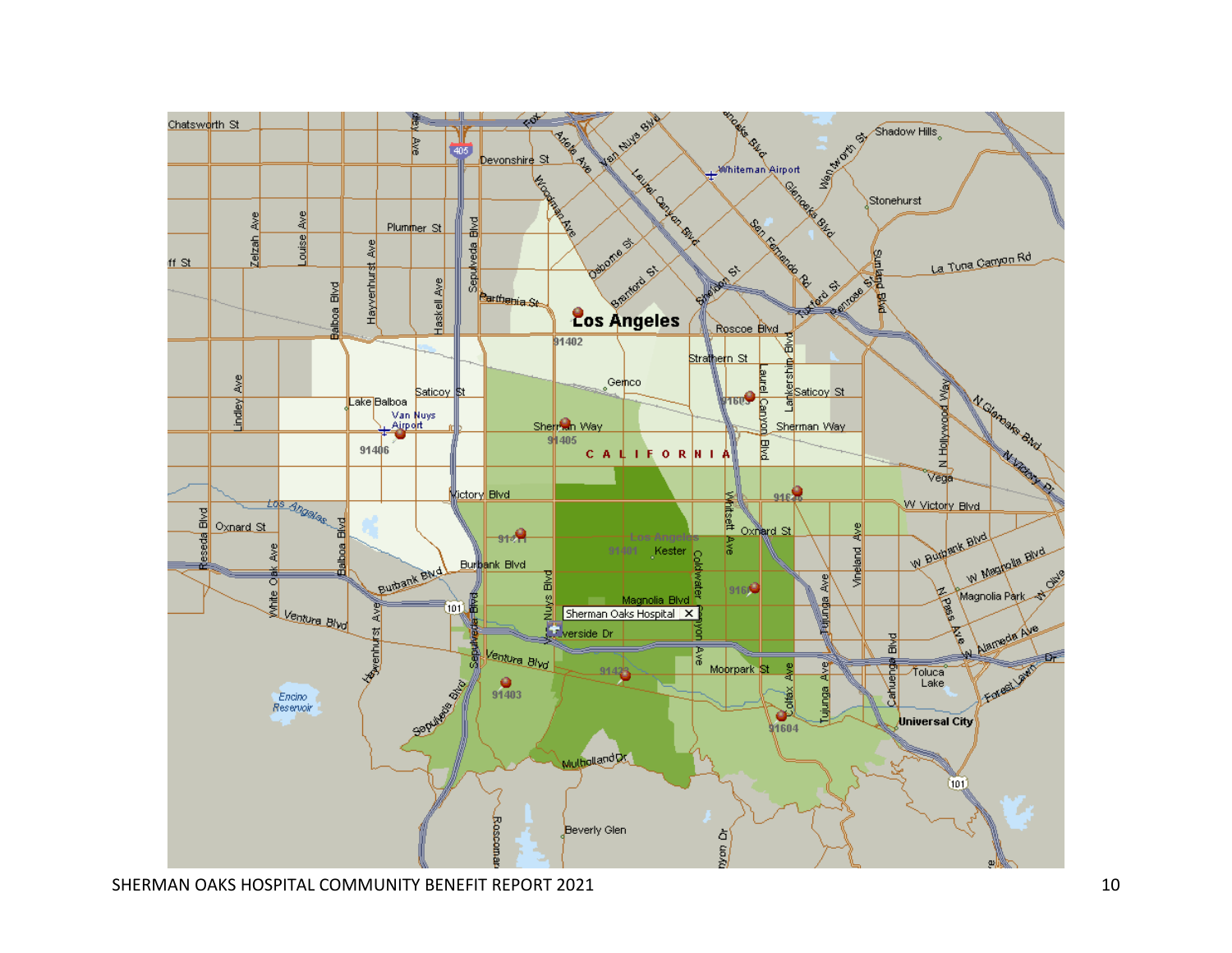The Los Angeles County Department of Public Health (LADPH) collects and analyzes health indicators for Lo Angeles County as a whole. To provide more localized information on various portions of the County, LADPH divides it into eight Service Planning Areas **(SPAs**). SOH is located in SPA 2 which encompasses the San Fernando Valley. It is shown in red on the following map of Los Angeles County.



### **SERVICE PLANNING AREAS (SPAs)**

SOH is located near the "Los Angeles" label in the red zone.

Los Angeles County performed a County Health Survey in 2017 which is remarkably similar to the surveys conducted by KeyGroup and its cooperating agencies in 2019. The results of both surveys are incorporated in our discussion along with comments relating the two.

LADPH's report, entitled *Key Indicators of Health by Service Planning Area 2017,* is the most recent county-wide study. It lists over 100 various indicators of health. It is interesting to note that SPA 2 is among the healthiest areas in the county, with nearly 30 measures on which the area is above average. By contrast, only five health indicators were below the county average, including:

- Sharing meals as a family daily,
- Using E Cigarettes,
- Suicide rate per 100,000 population,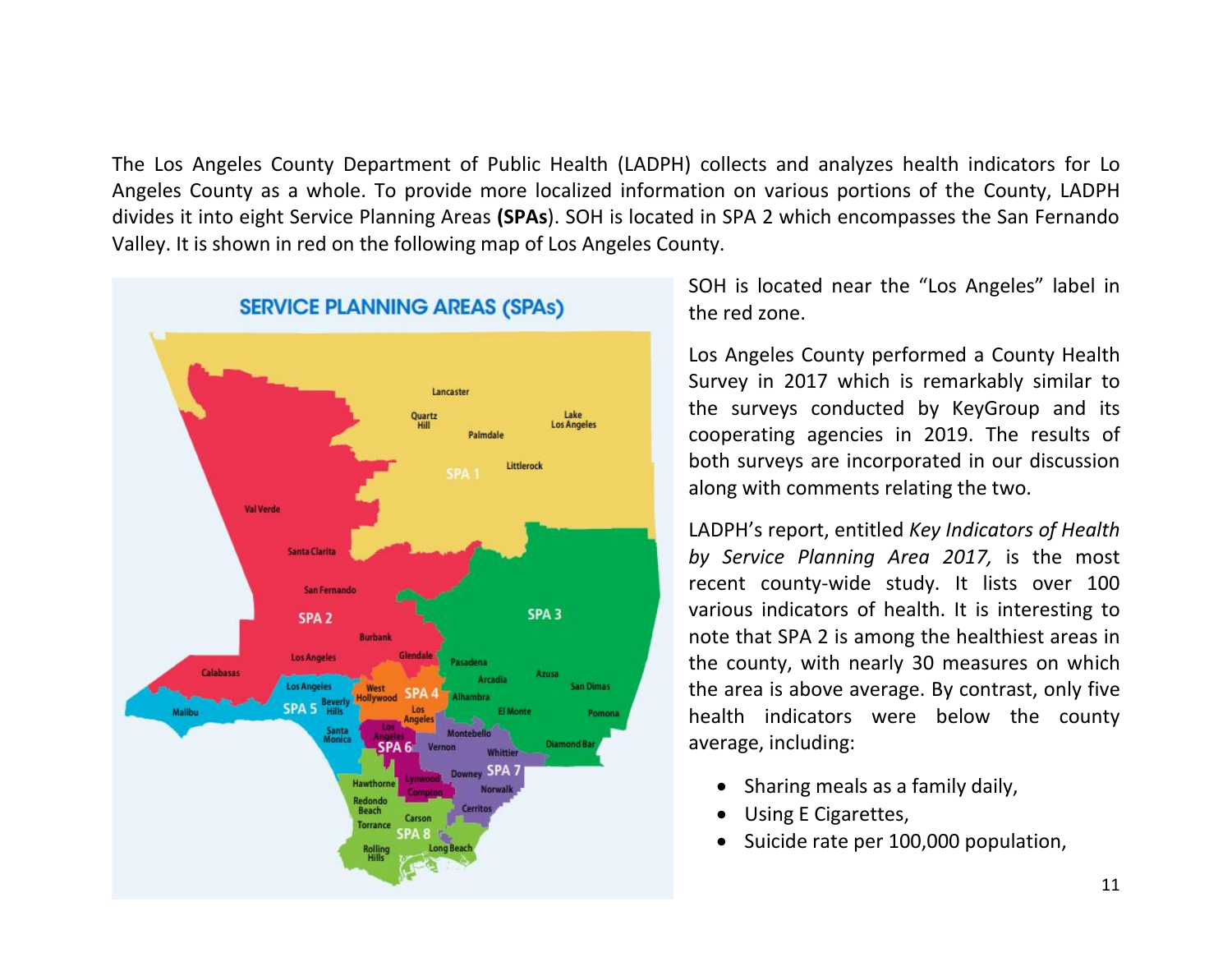- Incidence of Alzheimer's Disease, and
- Incidence of Breast Cancer.

In the interest of brevity, only the data used to directly create the service needs to be addressed by SOH are outlined in the following section. Detailed data is incorporated in the 2019 CHNA report which can be found on SOH's website.

#### <span id="page-11-0"></span>**SHERMAN OAKS HOSPITAL SERVICE AREA NEEDS AND INTERVENTIONS**

The results of the CHNA process formed the basis for the Implementation Plan that was to guide SOH's participation in community health care for the years 2020, 2021, and 2022. This Community Benefit Report summarizes SOH's progress in meeting the community's needs as outlined in the previous Implementation Plan and incorporates needs and plans found in the 2020-2022 Implementation Plan completed May 2020. The issues listed below are the ones selected as the ones most appropriate for SOH's intervention in 2019. The SOH's Results section of each lists the accomplishments related to each need category. A following section lists the issues from the 2019 CHNA report, and notes that plans to address those issues are still in process.

It is important to note that the Covid-19 pandemic was the dominant health issue for most of 2021, as new vaccines were developed and became available in limited amounts at the start of the year, with growing availability and issues related to distribution as the year progressed. Rapidly changing directives regarding social distancing, masking, and public gatherings occupied much of the medical community, adding to the challenges of dealing with the demands on staff. These issues severely circumscribed efforts to reach into the community and resulted in deferral or postponement of some priorities until the Covid-19 virus could be brought under control, an effort which is ongoing in 2022. Another issue that became prominent in 2021 was growth in the unhoused population in the county. Both of these issues affected SOH's community service efforts.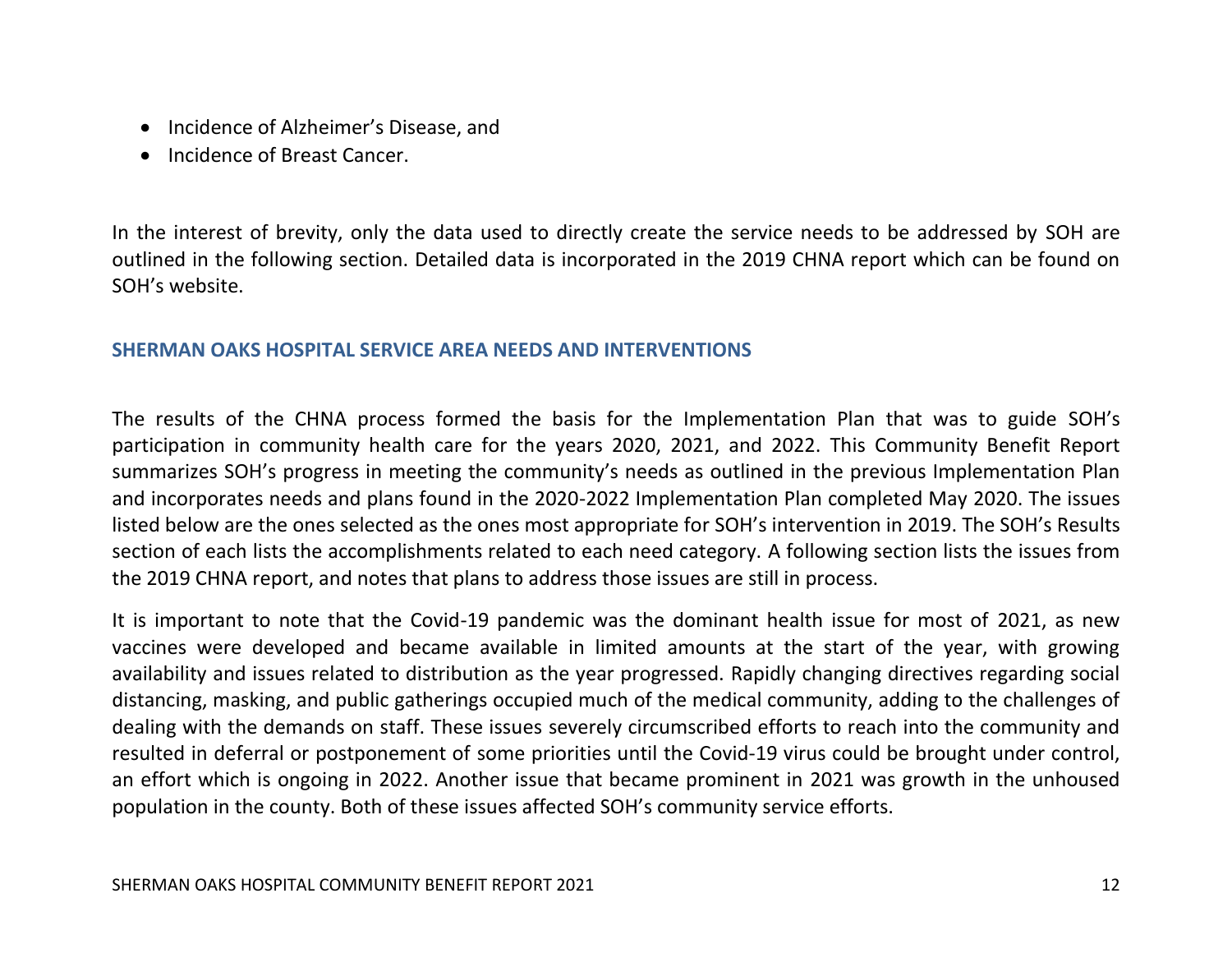<span id="page-12-0"></span>1. **Coordination of Care** – Existing payment programs and referral patterns among healthcare providers are highly site-specific, and patients leaving a hospital or other care provider are often also leaving the payment program that covered their care. Any follow-up care is often at the mercy of the entity to which the patient is referred, and often there is little or no coordination regarding care needs and/or regimens to assure maximum recovery. This can result in preventable relapses or complications. Over the previous three years, the federal government has attempted to address these issues in numerous ways, but a true coordination system has yet to be developed. Individual providers are attempting to work across healthcare provider "silos" to organize care coordination programs, but substantial work remains. With the advent of Covid-19, previously developed plans to deal with care coordination are being reworked "on the fly" as data on its spread and severity evolves along with virus variants.

**SOH's plan** includes working with stepdown providers, including nursing and rehabilitation hospitals, as well as home health agencies and social service agencies. The Hospital is working with these groups to develop protocols to share information back and forth about clients transferred from one site to another, with provisions to assist other providers in maintaining health status of transferred clients on their recovery path. Additional research is in process to create methodologies for identifying high-utilization clients, and coordinating with medical groups' social service providers to assist in supporting these clients in their homes so they do not become admissions to the hospital.

**SOH's Results –** Protocols have been regularly evolving to cope with changes in treatment protocols and types of medical issues presenting at the Hospital, as well as in changing transition strategies related to outplacement of patients needing care best provided in non-hospital settings. Staff and management are in constant contact with step-down providers, using Zoom and other virtual meeting applications to allow interactions to take place without adding to infection risk that in-person meetings would create. Patient transitions to selected nursing and retirement housing communities are continuing to occur, as well as programs to allow easier transition to home environments. These are regularly being reviewed. SOH continues to assess existing methodologies' usefulness in assuring continued recovery from the acute incidents that brought patients to the Hospital in the first place. Weekly meetings, as well as ad hoc conferences as needed, are conducted within the Hospital to assess progress. Regular meetings are organized to review coordination of care with Skilled Nursing Facilities, Home Health Agencies, and Hospice providers. While face-to-face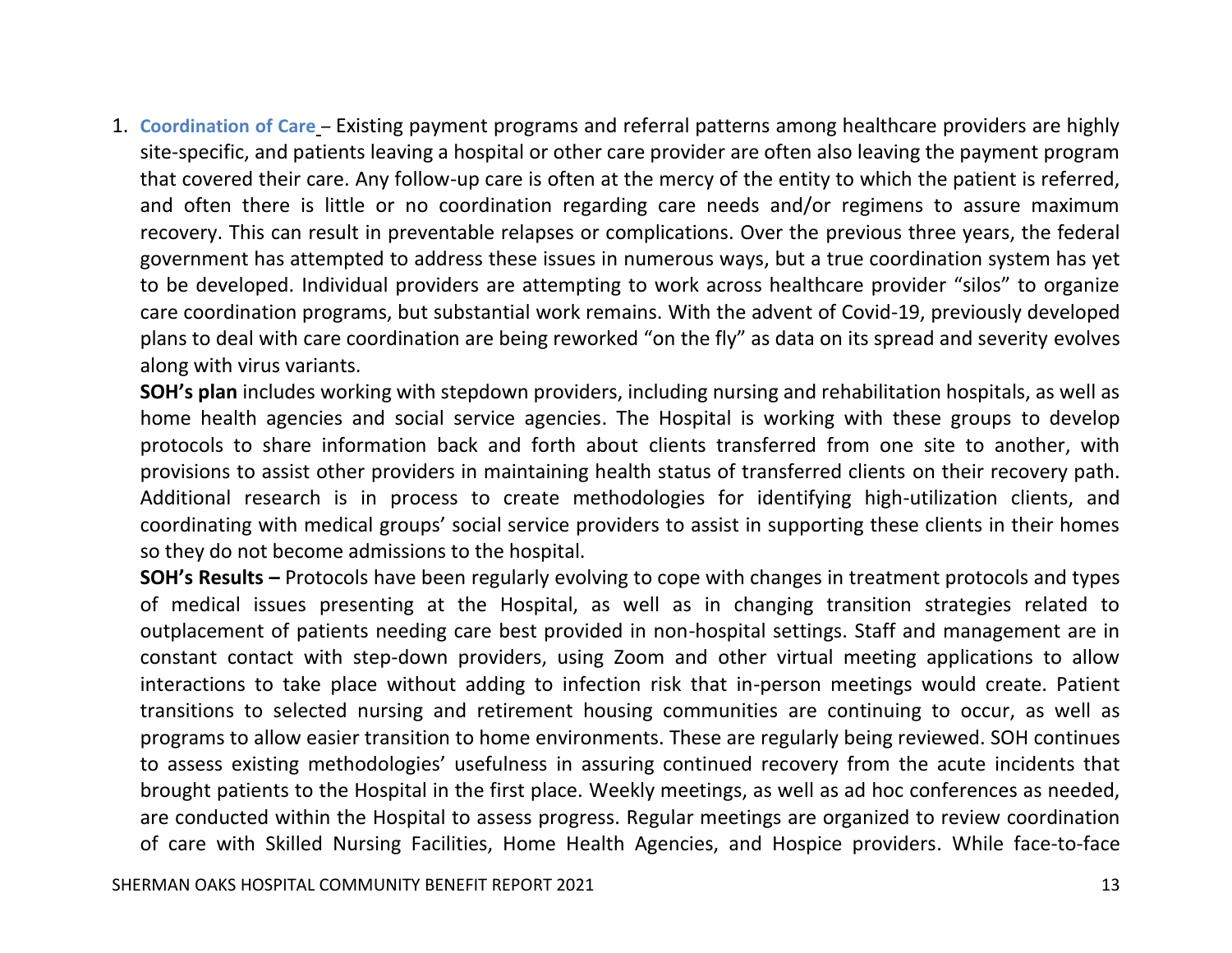meetings are less common, phone and Zoom conferences with Assisted Living providers and other community agencies are continuing.

<span id="page-13-0"></span>2. **Transitions of Care** – The actual provision of care is just as fragmented as the payment system that supports it. Patients discharged from hospitals or other care facilities often find themselves at loose ends once they leave the premises. Care coordinators and social service agencies attempt to manage transitions, but their ability to assure appropriate care in offsite situations is constrained by their inability to actively follow clients from the facility to another care site or to home. Also, there are no formal programs to determine that the care settings into which patients are released are the most appropriate, or even adequate. Existing payment programs generally provide no ability to fund follow-up care or patient management programs. Some early systems are being designed to work with the most frequently seen clients to minimize the amount of time they spend in inpatient settings, but funding for such systems is not commonly available, and care providers are developing these systems on their own. The advent of Covid-19 has created opportunities and demand for better tracking and coordination of care, while at the same time creating issues with patient transfers as providers attempt to limit their Covid-19 exposure. The interventions of state and federal government agencies and the accompanying reimbursement for care related to Covid-19 has created both opportunities and potential traps for providers, due to changes in what treatments merit coverage. These rules are being amended or revised rapidly, as Covid-19 viruses mutate, and payment programs attempt to follow changing protocols.

**SOH's Plan** included provisions to improve communications between the hospital and step-down providers both before and after transitions, to clarify client needs and necessary treatment protocols upon transfer. These provisions are now in review, to address Covid-19 issues and continue to provide the most appropriate care. As payment programs develop to facilitate such services, the hospital will coordinate with providers to maintain an equitable reimbursement environment for all involved parties.

**SOH's Results –** As noted in item 1 above, protocols currently in place are being reviewed and updated to guide transitions of patients to selected nursing and retirement housing communities, as well as programs to allow easier transition to home or quarantine environments. These are being reviewed as necessary to assess their usefulness in assuring continued recovery from the acute incidents that brought them to the Hospital in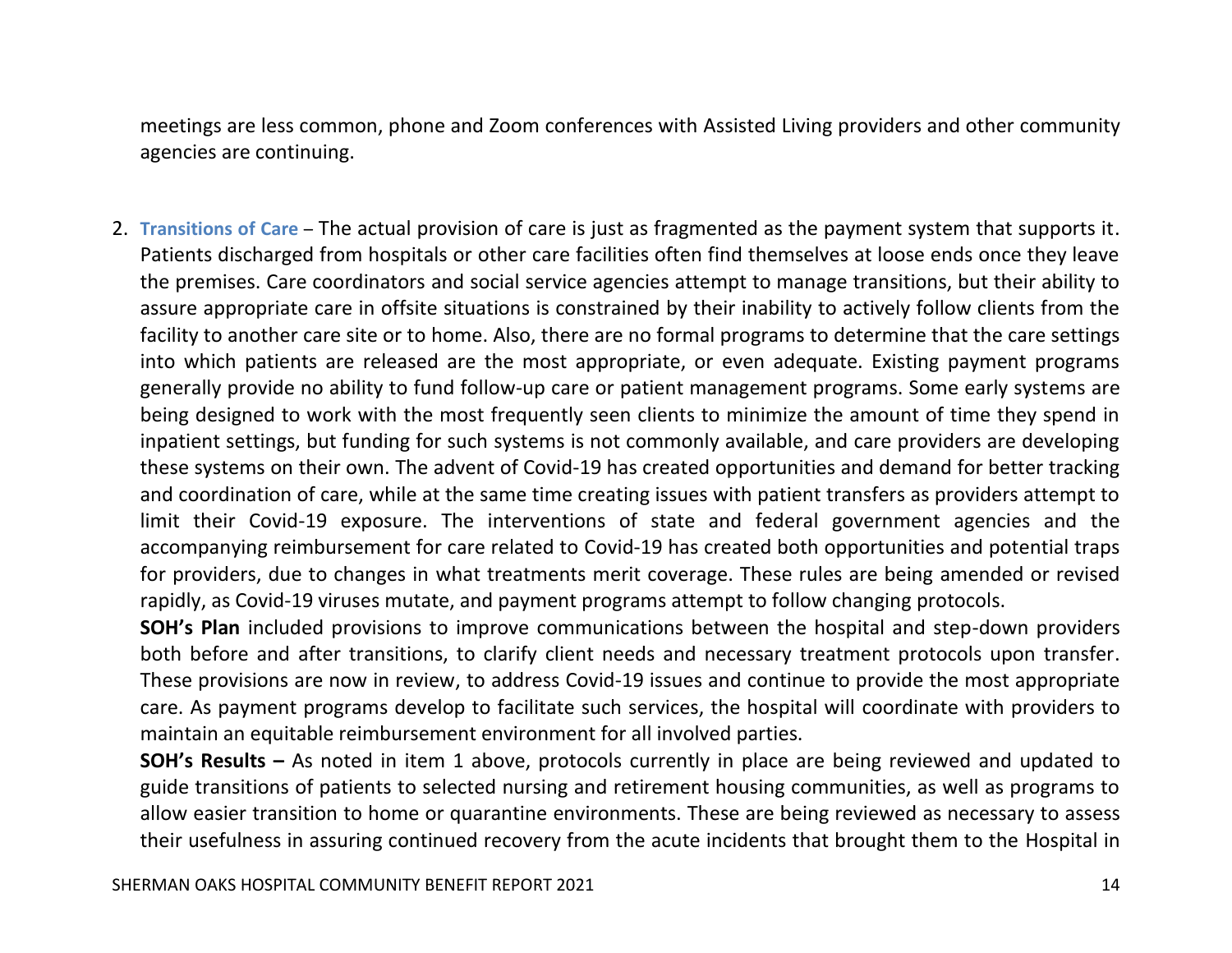the first place, and to ensure that virus strains do not transfer along with the patients. Meetings that used to be monthly are now supplemented by rapid response conferences as treatment protocols, transfer arrangements, and payment policies change. SOH has also been in contact with the California Department of Public Health to devise new treatment modalities as vaccines became available and relative efficacies of these modalities are discerned. The Hospital sponsored Community Vaccine Clinics in conjunction with the MyTurn.gov program, and provided vaccinations to over 350 community members. Along with the Covid-19 services, SOH also provided stroke and heart health information. The Hospital will continue to work with appropriate agencies to deliver vaccinations and boosters as demand indicates, and will maintain its public information efforts as appropriate.

<span id="page-14-0"></span>3. **Payment Issues** – The Affordable Care Act has been successful in increasing the number of California residents who have health insurance in some form, with one-third of the state's residents now covered by MediCal. Fewer than 7% of the state's total residents are without insurance, down from over 12% three years ago. One side effect of the push to get people insured is that many of the insurance programs developed have been designed with substantial deductibles. So even though more people have insurance, they still face significant costs if they actually use that insurance. Thus, while the proportion of uninsured and self-pay patients decreased and the number of clients with insurance cards has grown, the amount of bad debt from unpaid deductibles and coinsurance has also increased. As insurance rates rise faster than inflation, employers who provide health insurance have increased their deductibles and copays as well. And while the ACA-conforming policies ostensibly cover a wide range of illnesses, including mental illness, the range of conditions not covered is still large. Finally, the election results and expected review of the ACA under the new administration will create now challenges and opportunities as the legislative and regulatory environment evolves.

**SOH's Plan** includes provisions to continue assuring that clients who can get insurance coverage are directed to the appropriate sources. In addition, SOH will continue to review planned and newly passed legislation to ensure continuing affordability among clients.

**SOH's Results –** The insurance qualification process is now deeply rooted in the admission and Emergency Department triage process, to assure that patients who may qualify for various payment programs get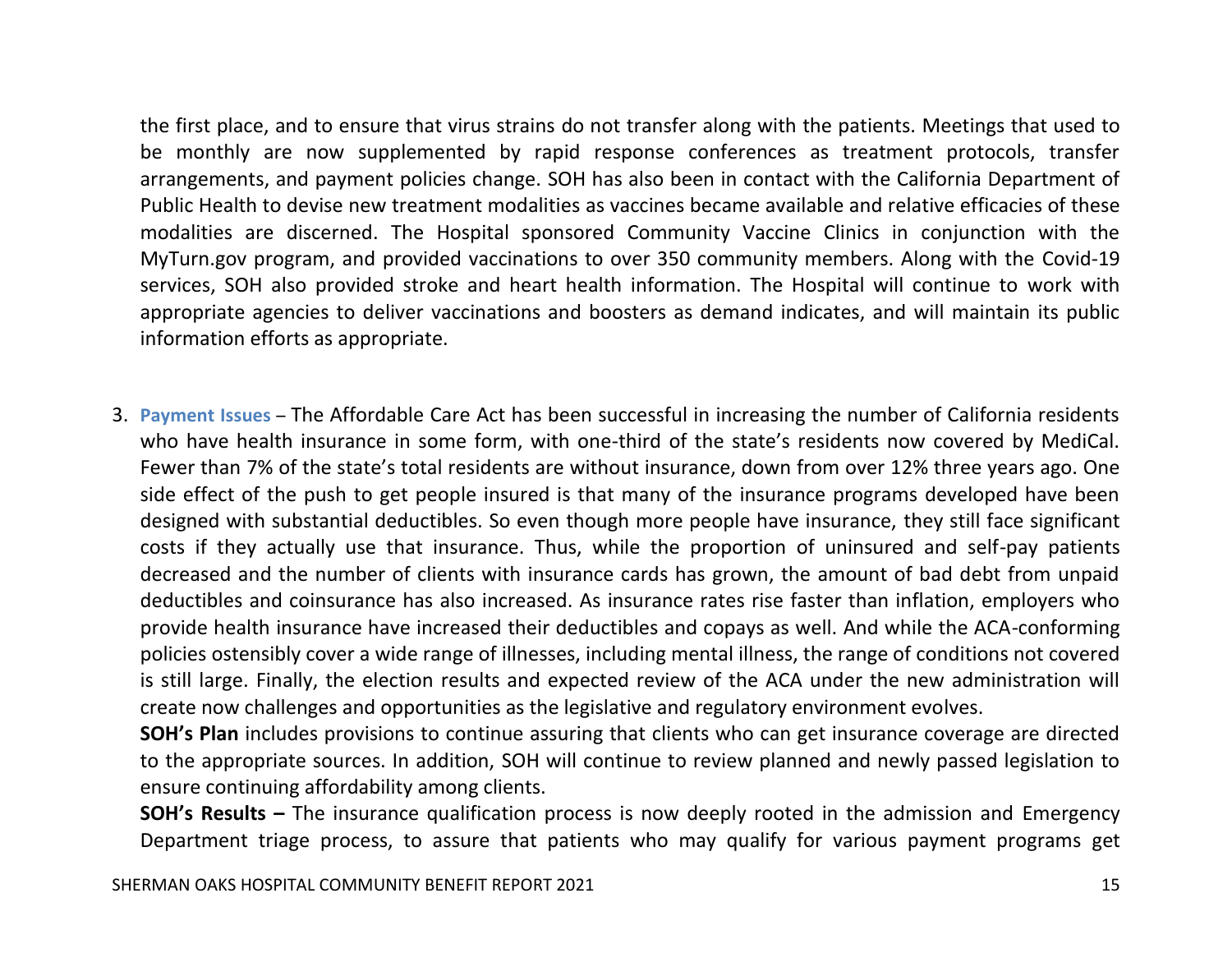enrolled in a timely manner. Changes in reimbursement due to Covid-19 are tracked and analyzed to assure that patients presenting with virus symptoms are treated appropriately, and billing for those services is directed to the correct payment source. It was noted earlier, and is reiterated here, that payment systems related to Covid-19 are changing intermittently. SOH staff is tracking these changes, and adjusting payment and billing operations to meet the evolving needs.

<span id="page-15-0"></span>4. **Mental Health** - According to the primary data collected via key informant interviews, focus groups and surveys, many of the health care providers identified mental health as a major issue in the Sherman Oaks Hospital service area. Discharge records for 2014 from SOH show that the single most common MS-DRG family is Psychoses (the overall term for mental health issues), accounting for nearly 18% of all discharges for that year. Mental Health was the most commonly cited Health Need by focus group participants throughout SPA 2, and was also the fourth most-mentioned item, described as "Access to Mental Health Providers". This condition is often a co-morbidity with other physical ailments, and mental issues existing beside actual physical disabilities complicate treatment for the physical manifestations. While mental health conditions are formally considered equivalent to physical ailments for payment purposes, diagnosis and treatment protocols for them are less well-defined. Most insurers tend to encourage outpatient care for all but the most dangerous mental conditions. Additional problems related to mental health include a high incidence of homelessness and substance abuse, which are not amenable to inpatient treatment and are typically not considered reimbursable services by payors. Since hospitals have no control over patients' mental illness treatment courses after they are discharged, and compliance with treatment regimens is difficult, patients with mental issues in addition to their physical ills are some of the most often re-admitted clients at any hospital. The mental health issues associated with Covid-19 are only beginning to be revealed and analyzed, and treatment modalities are expected to reflect discoveries related to the virus.

**SOH's Plan** – As a primary care provider of mental health services, particularly in geriatric services, SOH is dedicated to continuing its existing services. As more focus is directed to mental health issues associated with acute admissions to hospitals, SOH is expanding its coordination practices with community providers to identify high-intensity users of hospitals services with accompanying mental health issues that can be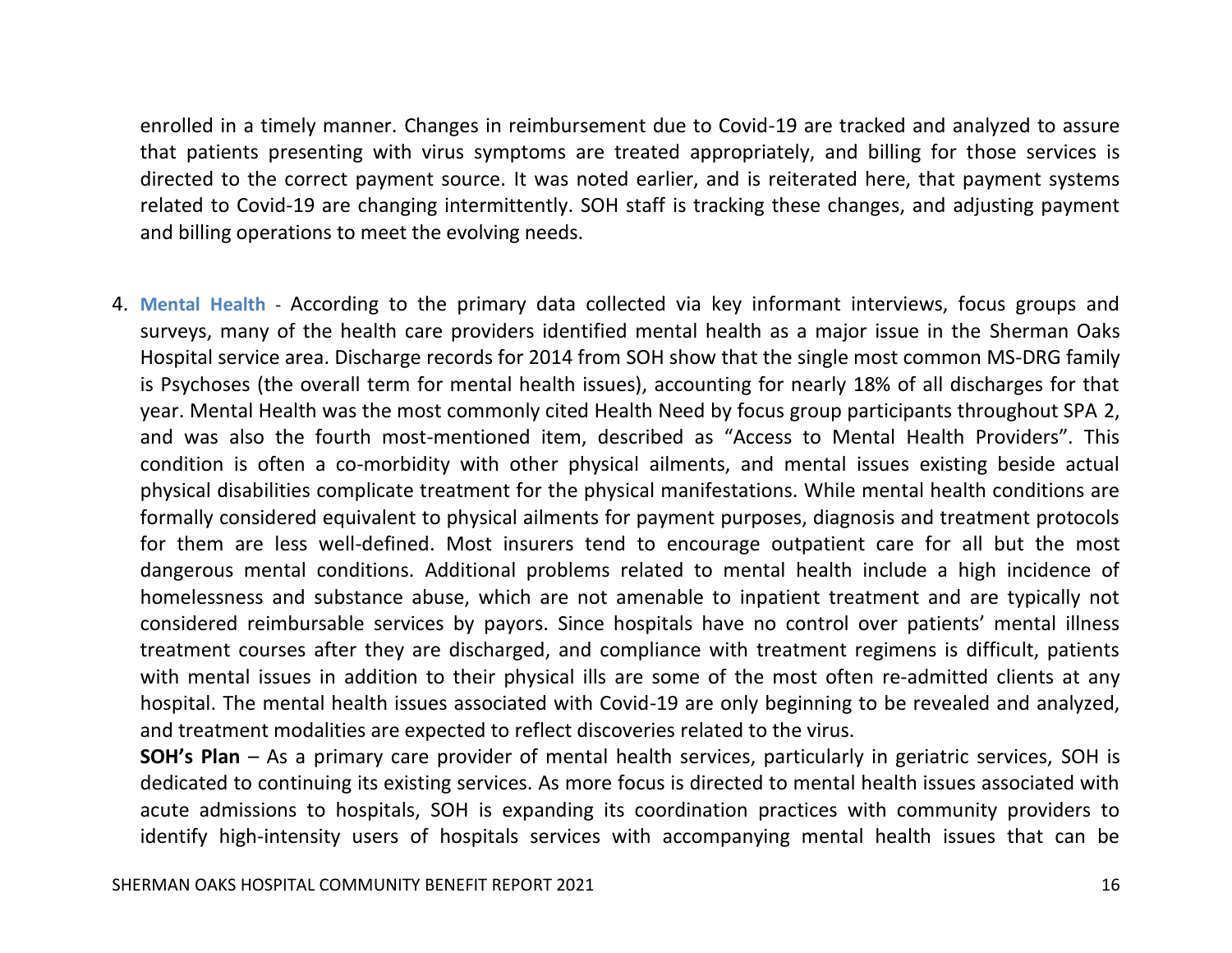addressed in alternative settings. With better coordination, these clients can be directed to more appropriate care sites. SOH will also research options to coordinate community care solutions with the Hospital's inpatient services as crises arise in those community locations, and reflect innovations in care to address Covid-19 issues.

**SOH's Results** – The specialized 16-bed inpatient unit is designed specifically to focus on senior behavioral health, addressing the unique emotional, behavioral, and mental health needs of adults ages 50 and older. SOH's program is designed to improve day-to-day functioning, leading to improved health and a higher quality of life. Our team is comprised of experienced and compassionate healthcare professionals who are devoted to providing the care and emotional support these patients and families need. Because the program is Hospitalbased, we can accept patients suffering from psychiatric issues and chronic medical conditions. At the close of 2021, increases in mental health encounters were beginning to occur, and the Hospital is adjusting its services to address the influx. More concrete updates to operations will be incorporated as Covid-19 related mental health issues are more clearly understood, and the impact of Covid-19 is felt by area residents.

<span id="page-16-0"></span>5. **Diabetes** – Diabetes was the physical ailment most cited as an issue by the focus groups at SOH, and the second-most common Health Need cited by the VCCC focus group respondents. It is a common underlying condition for other acute admissions to SOH and area hospitals because it presents so many complications that create crisis situations. While it is not one of the most common admission diagnoses, it is one of the most common complications accompanying the admitting diagnosis. It was among the top ten causes of death cited in the Los Angeles Department of Public Health's *Strategic Plan*. Adult-onset diabetes is largely a lifestyle disease, commonly associated with obesity and lack of exercise. As with mental illness, treatment for diabetes is typically a long-term process and best conducted on an outpatient basis. But as is the case with mental illness, hospitals have little ability to control compliance with treatment regimens. Diabetics often find themselves in and out of hospitals as they fail to manage their condition. Diabetes was the second-most cited issue among respondents in SOH's Focus Groups.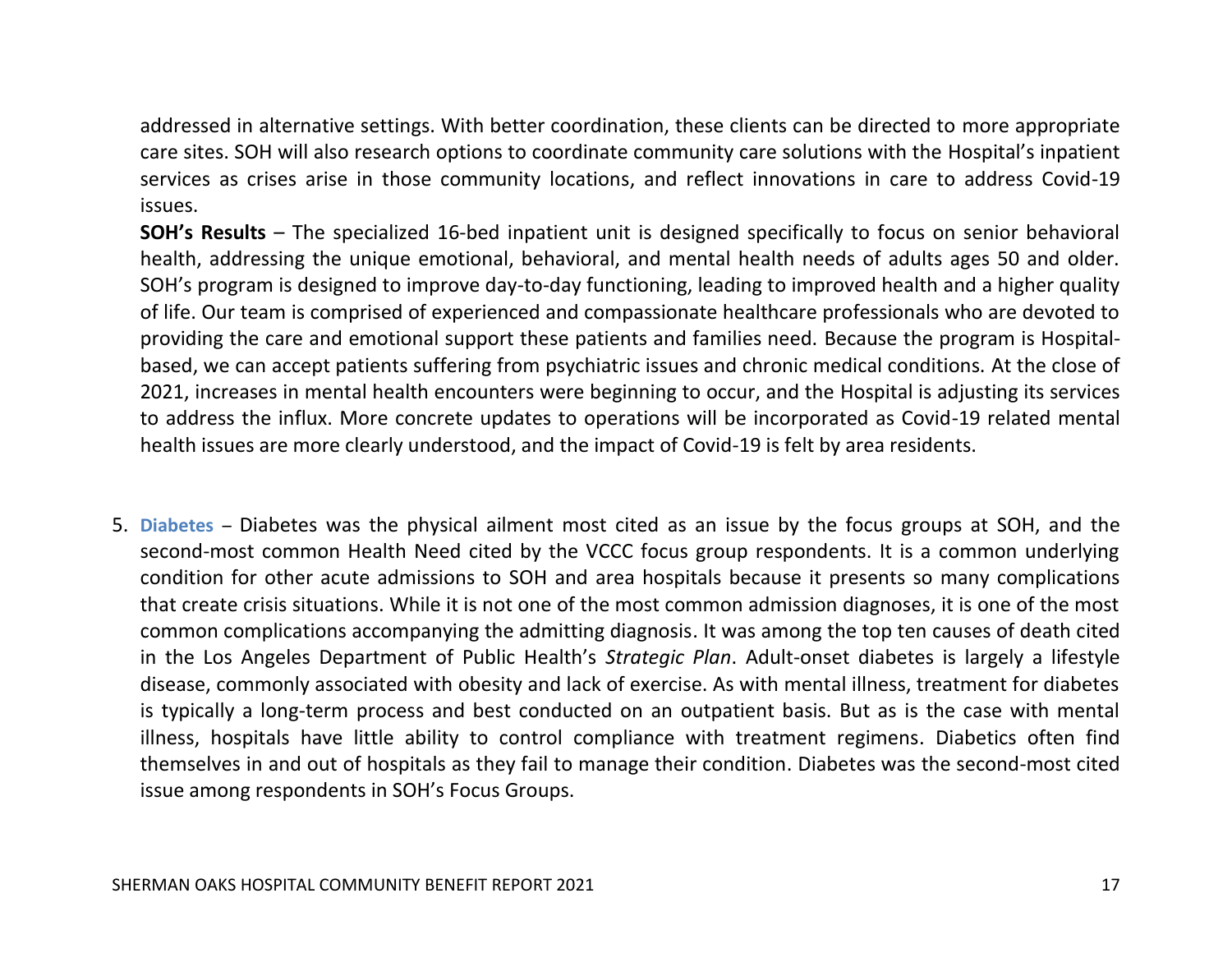**SOH's Plan** is primarily focused on education, since care for acute diabetes issues is expensive and often delivered after the most effective treatments are available. SOH will continue to participate in health fairs, and coordinate with schools and community groups to educate area residents on the risks that lead to diabetes. **SOH's Results -** Examples of health fairs supported with diabetes education materials prior to the Covid-19 lockdown include the Encino Family Festival, Sherman Oaks Street Fair, and several farmers' markets. These in-person interventions have been suspended until they are deemed safe to resume. Diabetes management classes are still offered at the Hospital, but only to inpatients until it is safe to invite visitors back to the Hospital. Website information programs are available online for those seeking information on symptom management, and referrals are offered to appropriate providers.

<span id="page-17-0"></span>6. **Heart Disease** - cardiovascular disease includes congestive heart failure, heart attack, coronary heart disease/coronary artery disease and stroke. Coronary issues are among the most frequently reported reasons for SOH hospital admissions, and these conditions are similar among other SPA 2 hospitals. Coronary Heart Disease and Stroke are the Number 1 and Number 2 causes of death in the *Strategic Plan*, and together they represent over half of all deaths due to the top ten causes of death in the county. It is important to note that although Covid-19 became the third most-common cause of death nationwide in 2020 and 2021, with 900,000+ deaths attributed, this number is less than 60% of deaths due to cardiac conditions, which exceeded 1,600,000.

**SOH's Plan** includes education regarding stroke and cardiac risks, along with maintaining state-of-the-art services for cardiac emergencies seen at the hospital. The Hospital's Acute Rehabilitation Unit is a center for rehabilitation and recovery from cardiac events. Epic Cardiology Medical Group is coordinating with both SOH and Encino Hospital Medical Center to provide state of the art care for patients, and expand the range of services available at the Hospital.

**SOH's Results –** The education programs provided by the Hospital are ongoing, and growth in expertise among staff in the Acute Rehabilitation Unit is allowing the Hospital to expand its range of services to those recovering from cardiac events. Epic Cardiology's clinical expertise is being utilized to monitor and fine-tune the services provided at the Hospital. While participating in Covid-19 vaccination events, SOH staff also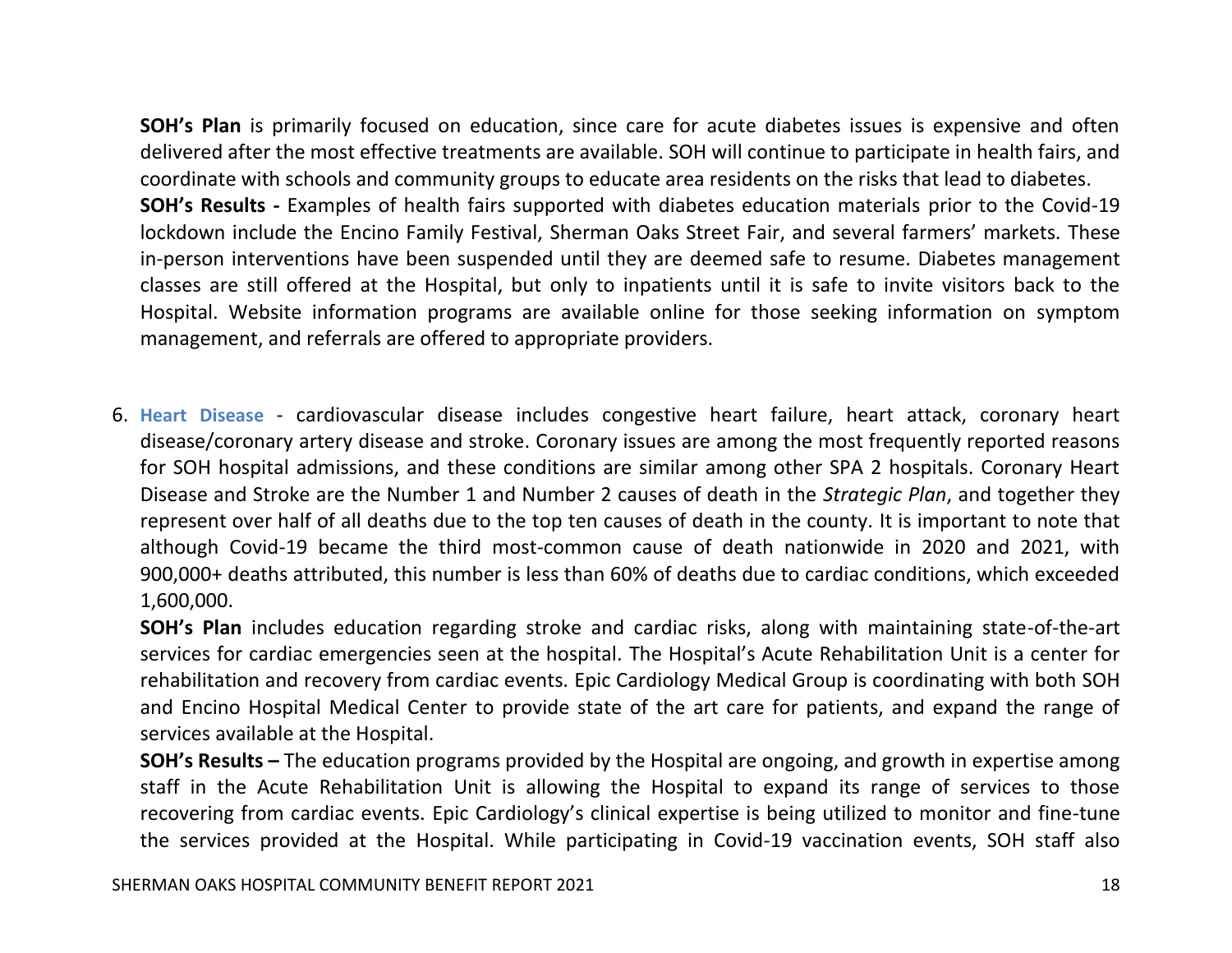provided Stroke and heart health information to those getting their shots, thus emphasizing the relative importance of cardiac health alongside the prevention program for Covid-19.

<span id="page-18-0"></span>7. **Lack of Knowledge about Health Services** - Knowledge of healthcare needs are both commonly held and highly specialized. Nearly everyone knows that he/she should exercise, eat in moderation, and not engage in risky activities. Beyond those basics, knowledge of specific behaviors and regimens to maintain good health is less common, and for people with specific health issues, the appropriate actions may not be intuitive. Added to this limited knowledge base is the fact that accessing experts (i.e., physicians, dieticians, etc.) can be costly for those not highly insured. Data is available on websites and various disease-related organizations work to inform the public about their specific illnesses, but many area residents may not know where to find needed information, or may not feel they can afford to see the appropriate professional. During the primary data collection process, health care professionals and service providers shared that there is a lack of knowledge regarding the existing health care services among their constituents. This lack of knowledge regarding low-cost health care services makes it difficult for their clients to access the care they need.

**SOH's Plan** focuses on educational programs that target area residents who are not current clients of the Hospital, delivered at health fairs, schools, retirement communities and other locations where people are interested in learning about health options. Additionally, the Hospital staff maintains a database of insurance opportunities that can be used to cover uninsured clients, and collaborates with eligible clients to get them into appropriate programs. This is an ongoing process as insurance options change often, and many more changes are possible over the next few years. As was noted earlier, changes to services and payment systems are being made as Covid-19 responses change available options. The hospital will continue to monitor and address changes as they occur.

**SOH's Results –** Although a few educational programs occurred before the pandemic shutdown in 2020, most outreach programs involving outside participants were shut down for the entire year 2021, and many are only starting to reopen. So the primary "educational" programs have focused on ways to best use and conserve Personal Protective Equipment (PPE), and on changing protocols for use of hospital equipment and efficacy of treatment modalities. At the start of 2021, a new emphasis arose focusing on educating residents as to the opportunities for vaccination and other control methodologies to limit the spread and deadliness of Covid-19.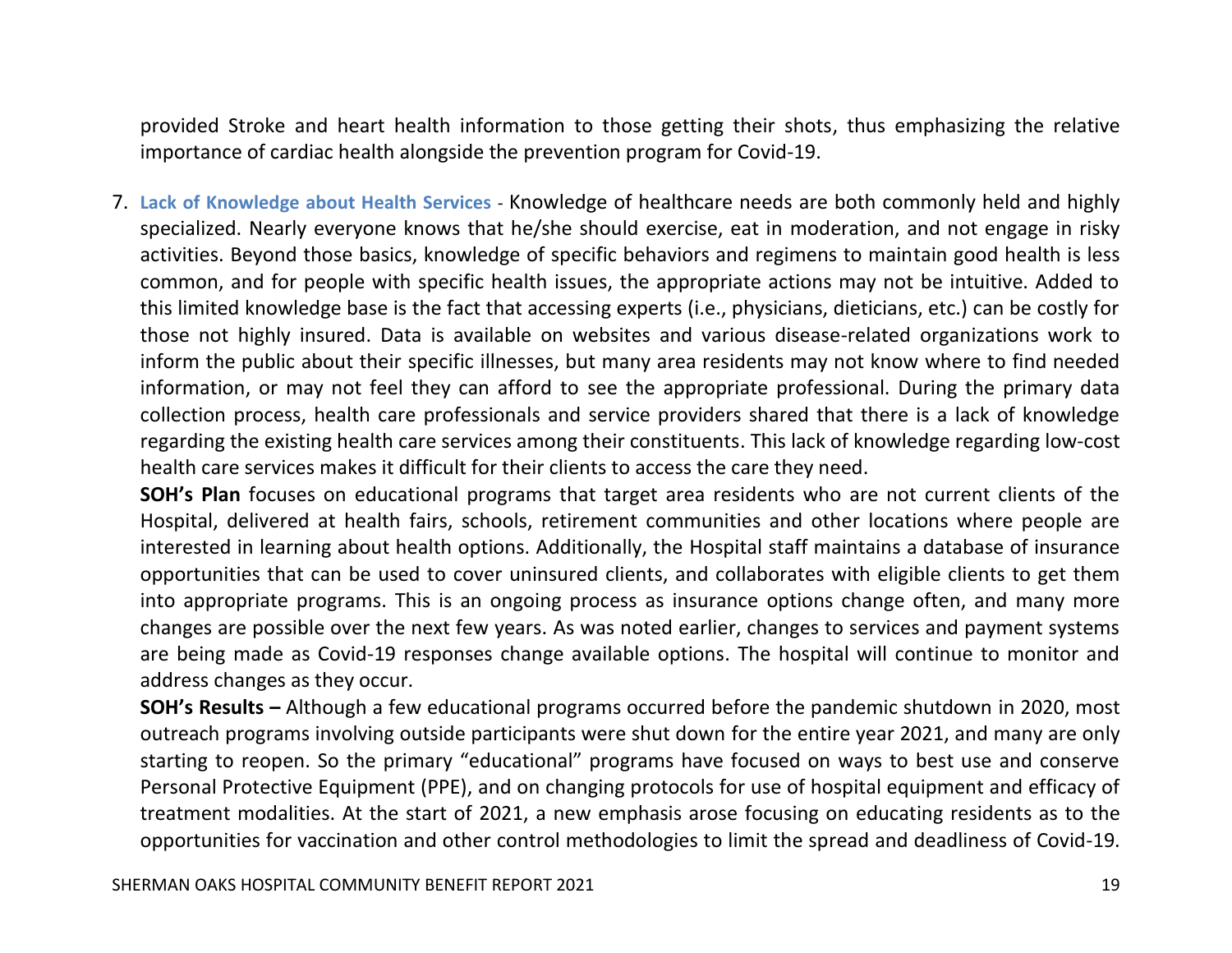As new strains were discovered and information sources that either were confusing or plainly misinformed were transmitted through new channels, trustworthy advice and opportunities for vaccination were publicized and offered to area residents.

Two additional issues were developed in the 2019 CHNA process which differ from the ones listed in the 2016 CHNA. Additional issues related to homelessness and coordinated care of Social Determinants of Health (SDOH) arose in 2021. Efforts to deal with these are discussed below. They will continue to be addressed going forward, although the planning process is ongoing, and subject to change as conditions related to Covid-19 impact these matters. As noted in earlier sections, the influence of the Covid-19 pandemic suffuses all aspects of the Hospital's operation.

<span id="page-19-0"></span>8. **Homeless Issues** – The problem of homeless populations in SOH's service area is larger than the Hospital can resolve on its own. But as a point of initial contact with many homeless people, SOH can and does serve as a referral and coordination resource to assist homeless service agencies in providing solutions to those who need them. Discharges of patients with "homeless" listed as their zip code represented just over 2% of total discharges at SOH in 2021. Recent propositions addressing homeless issues have passed, providing new funding for homeless programs. Opportunities to assist in the development of new options and services may present new options for SOH participation.

**SOH's Plan** will focus on City and County innovations to assist currently homeless residents of the PSA in finding housing and supportive services to facilitate their re-entry into mainstream housing, employment, and mental health status. These programs are still in development, and the ultimate availability of housing options beyond the known Covid-19 interim solutions as of this report date will influence SOH's ability to participate in referral and treatment programs. Until more concrete programs are defined, and participation regulations clarified, SOH will continue to monitor plans and refer homeless patients treated at the Hospital to existing service providers as appropriate. SOH will continue to coordinate with various local, county and state agencies to find appropriate placements for unhoused patients arriving at the Hospital, and work with local fire and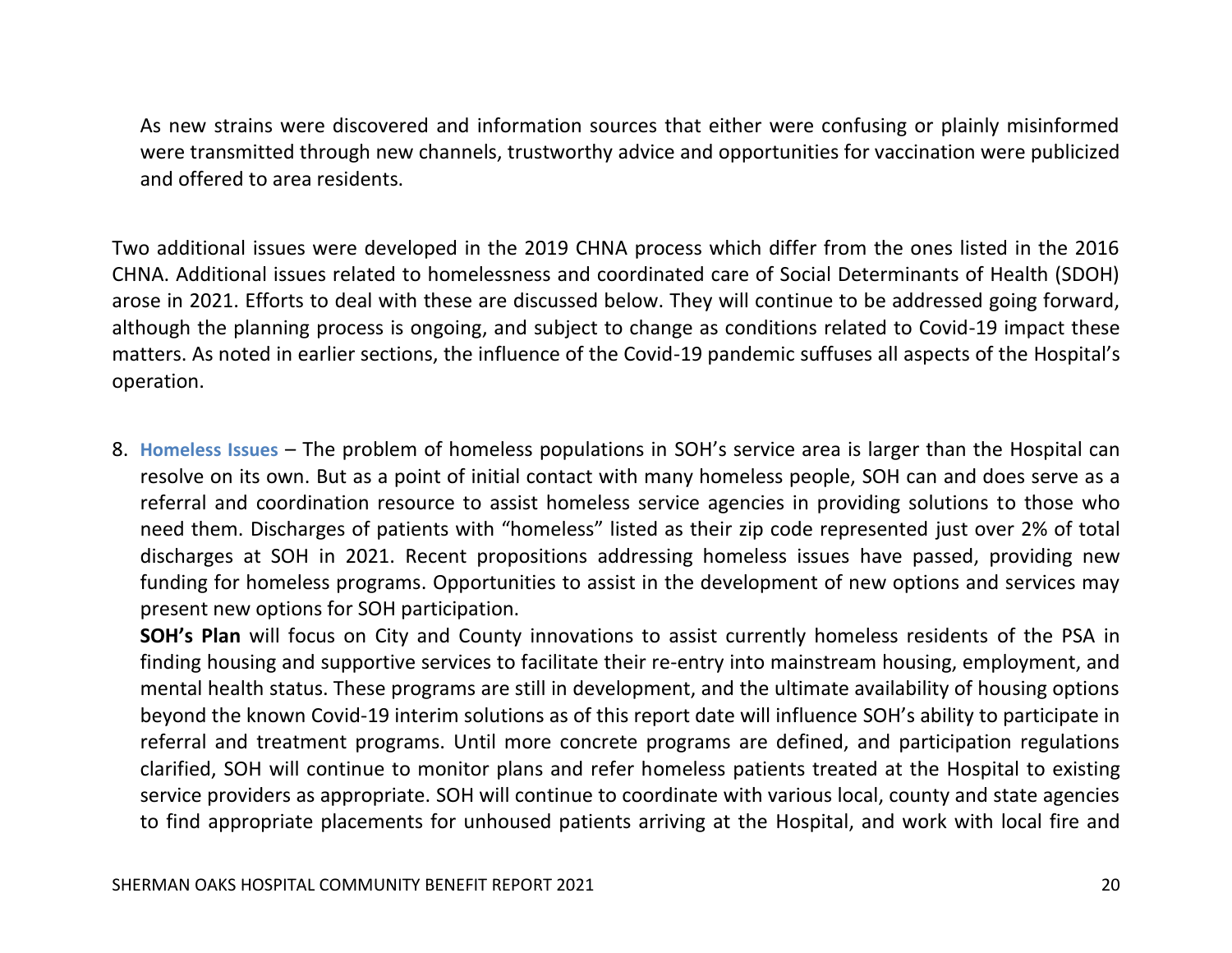police agencies to help them manage their encounters with homeless persons, thus avoiding unnecessary hospitalizations in favor of more appropriate treatment courses.

<span id="page-20-0"></span>9. **Chronic Care Management** – Many ills that are common in the area's population, including diabetes, obesity, high blood pressure, and cardiac disease, are lifestyle- and chronic-disease related. Although they typically present at the Hospital as acute problems, they are controllable in outpatient settings once the patient stabilizes. Healthcare organizations are starting to address these Social Determinants of Health **(SDOH)**, realizing that management of the conditions that create these health problems can often occur in home-based settings. The Hospital has a vested interest in assisting other providers to manage their clients, to minimize the number of re-admissions and complications that compromise patient health.

**SOH's Plan** includes improved communication with community service organizations dealing with the SDOH issues identified as medical precursors. In addition, as services become available to assist former patients to transition back to their home, and assess those environments for potential hazards and lifestyle issues, the Hospital will work with these organizations and the payors that cover patients' hospitalization costs to coordinate services that will minimize the potential for rehospitalization, and contribute to higher levels of resident health.

Sherman Oaks Hospital's commitment to the improvement of health in its community is ongoing, and SOH will continue to expand its services and involvement in community health improvement programs.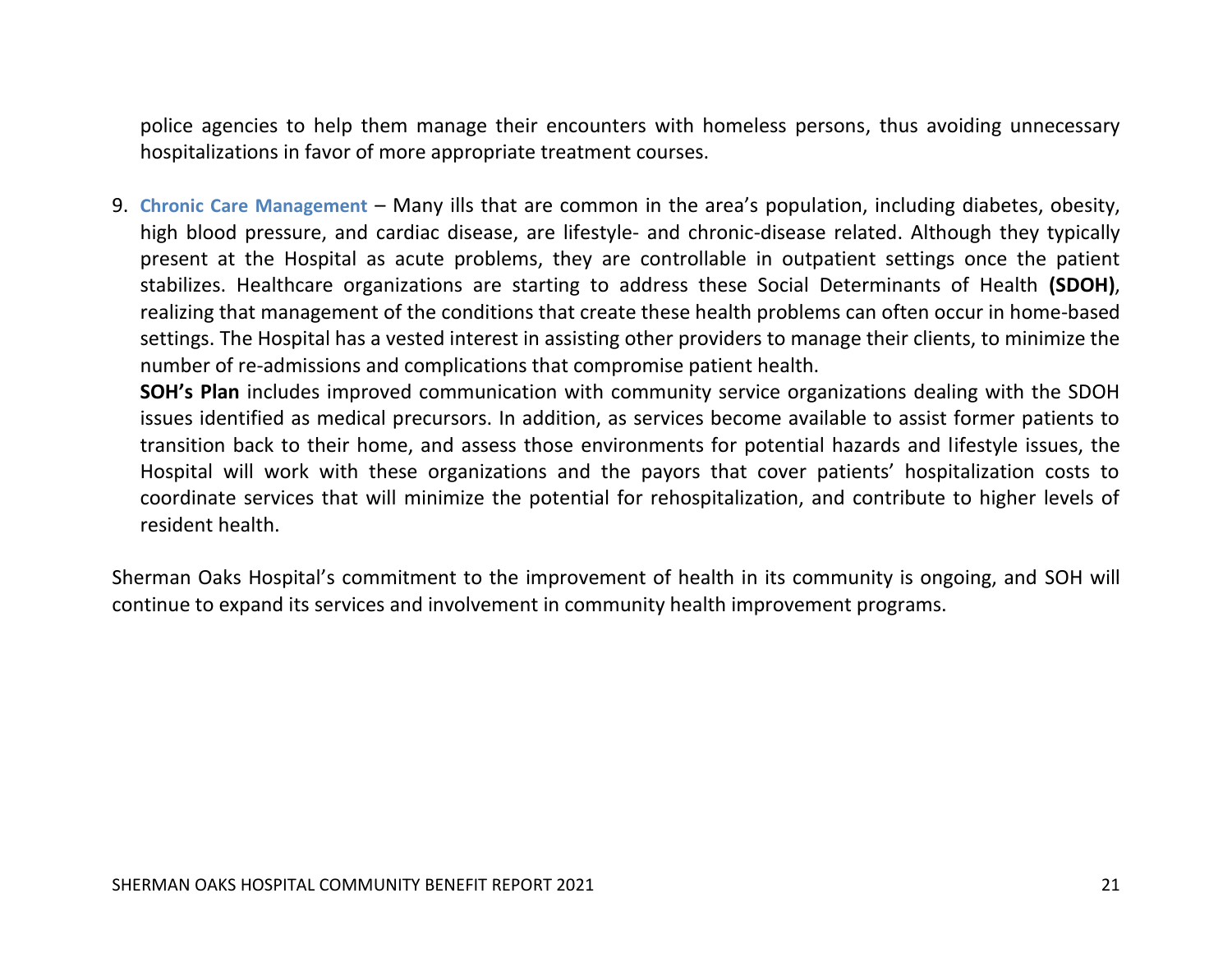#### <span id="page-21-0"></span>**COMMUNITY BENEFIT EXPENSES**

Sherman Oaks Hospital provides services to patients without regard to ability to pay for those services, in addition to funding training and public education programs both on site and in the community. Schedule H of the hospital's IRS form 990 for 2020 (the most recent year available) appears below, showing expenditures of over \$26 million. This figure represents roughly 6% of gross revenues at the Hospital.

| <b>Financial Assistance and Means Tested Gov't</b><br><b>Programs</b> |                                                                               | (a) Number of<br>activities or<br>programs<br>(optional) | (b) Number of<br>persons served<br>(optional) |   | (c) Total community<br>benefit expense |    | (d) Total offsetting<br>revenue |     | (e) Net community<br>benefit expense | (f) Percentage of<br>total expense |
|-----------------------------------------------------------------------|-------------------------------------------------------------------------------|----------------------------------------------------------|-----------------------------------------------|---|----------------------------------------|----|---------------------------------|-----|--------------------------------------|------------------------------------|
|                                                                       | 7a Financial assistance at cost (WS1 & WS2)                                   | 0                                                        | 0                                             |   | $(215,309)$ \$                         |    |                                 |     | (215, 309)                           | $-0.23%$                           |
| 7b                                                                    | Medicaid (WS3, Column (A))                                                    | $\bf{0}$                                                 | 0                                             |   | 31,441,737                             | s  | 7,164,602                       | S   | 24, 277, 135                         | 26.18%                             |
| 7с                                                                    | Costs of other means-tested gov't programs<br>(WS3, Column (B))               | $\bf{0}$                                                 | 0                                             |   |                                        |    |                                 | \$. |                                      |                                    |
| 7d                                                                    | Total Financial Assistance and Means-Tested<br>Gov't Programs                 | 0                                                        | 0                                             |   | $31,226,428$ \$                        |    | $7,164,602$ \$                  |     | 24,061,826                           | 25.95%                             |
| <b>Other Benefits</b>                                                 |                                                                               |                                                          |                                               |   |                                        |    |                                 |     |                                      |                                    |
| 7e                                                                    | Community health improvement services &<br>community benefit operations (WS4) | $\bf{0}$                                                 | 0                                             |   | 58,142                                 | -S |                                 |     | 58,142                               | 0.06%                              |
|                                                                       | Health professions education (WS5)                                            | $\mathbf{0}$                                             | 0                                             |   | 55,336                                 | S  |                                 |     | 55,336                               | 0.06%                              |
| 7a                                                                    | Subsidized health services (WS6)                                              | $\mathbf{0}$                                             | 0                                             |   | $\overline{\phantom{a}}$               |    | $\overline{a}$                  |     | $\overline{\phantom{a}}$             | 0.00%                              |
| 7h                                                                    | Research (WS7)                                                                | N/A                                                      | N/A                                           |   | ٠                                      |    | ۰                               |     |                                      | 0.00%                              |
| 7i                                                                    | Cash & in-kind contributions for community<br>benefit groups (WS8)            | N/A                                                      | N/A                                           |   |                                        |    |                                 |     |                                      | 0.00%                              |
|                                                                       | Total. Other benefits                                                         | $\mathbf{0}$                                             | $\mathbf{0}$                                  | Ś | 113,478                                |    |                                 |     | 113,478                              | 0.12%                              |
|                                                                       | Total. Add lines 7d and 7j                                                    | $\mathbf{0}$                                             | 0                                             |   | 31,339,906                             |    | 7,164,602                       |     | 24,175,304                           | 26.07%                             |